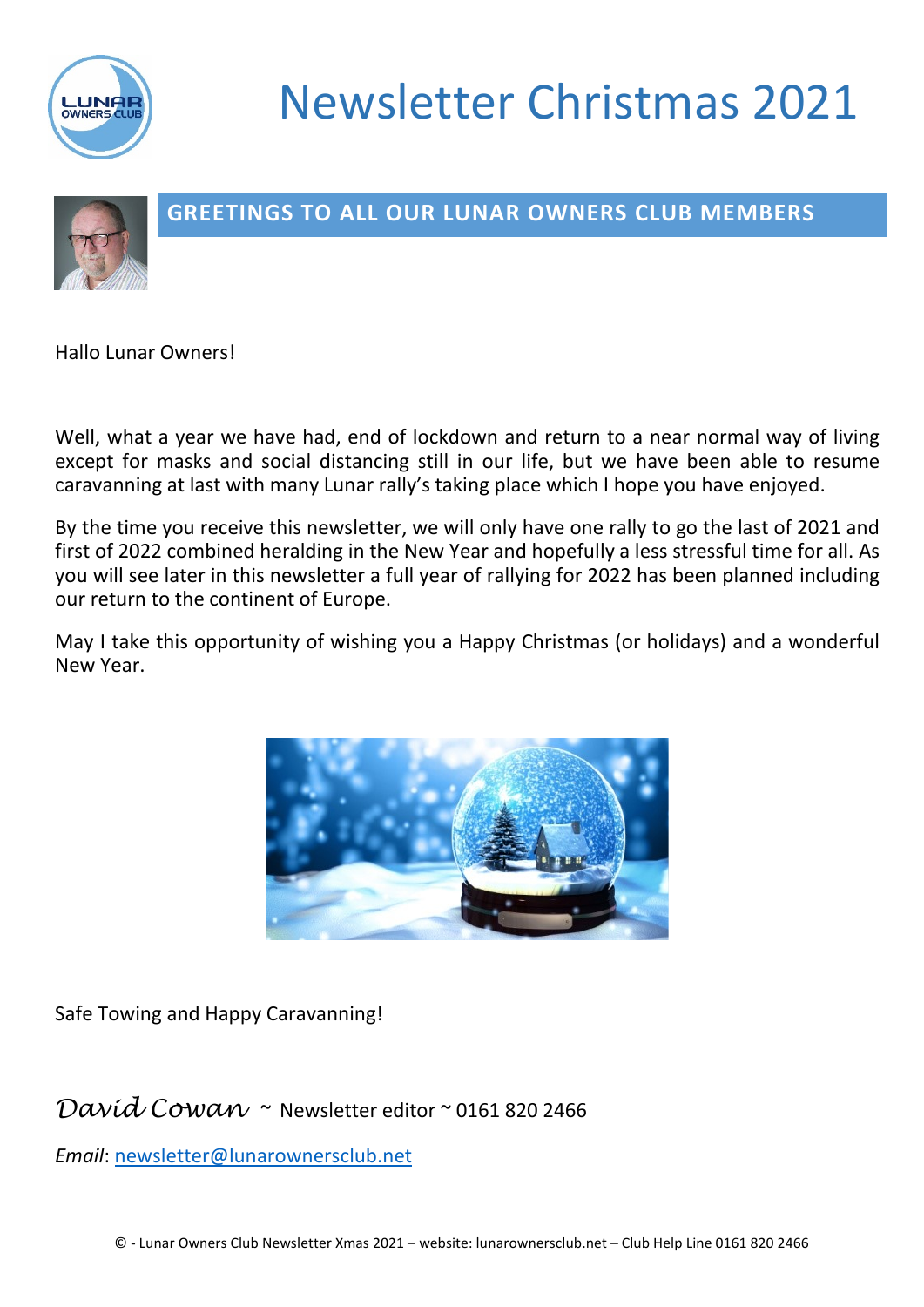Hi Everyone,

This is just a quick reminder to all of those that have not renewed their membership yet. The membership window has been open for just over a month and several you have already renewed. Please remember that the window **closes on 31st December** and not the 31st of January as in previous years so don't delay.

For all of you that are renewing, your membership card for 2022 along with a slimmed down version of the Handbook will be posted to you early in January.

Let's hope that 2022 brings us all a better year and that we are able to get out on the rally field with little or no COVID restrictions.

Merry Christmas and a Happy New Year to you all

*John Hammond ~* Membership Secretary ~ 0161 820 2466

e*mail:* [membership@lunarownersclub.net](mailto:membership@lunarownersclub.net)

### **RALLY NEWS**

Hi all

The provisional programme later in this Newsletter is now reasonably complete and full details will be coming after Christmas. Obviously, everything still rests on the situation with Covid and any restrictions.

As numbers of ralliers have been rather low in the last year or so, I have booked fewer pitches than rallies in previous years. With some exceptions, this is typically 12 pitches though some sites will extend that number if there is plenty of notice.

Also, many sites are now asking for individual deposits and some want payment in advance. It seems our smaller rallies are not as attractive to sites as they once were, and the pitch fee often reflects.

Remember, we are still looking for Marshals at **2 rallies next year**. Go on give it a try! I can usually arrange for experienced marshals to support you. Also, if you are interested but still reluctant, why not book on a rally and we can arrange for the rally marshal to show you what's involved – it's very straightforward!

Looking forward to seeing you on a rally next year! Any queries email me or leave a message on the Clubline.

*Caroline Applegate* ~ Rally Secretary ~ 0161 820 2466

Email: [rallysec@lunarownersclub.net](mailto:rallysec@lunarownersclub.net)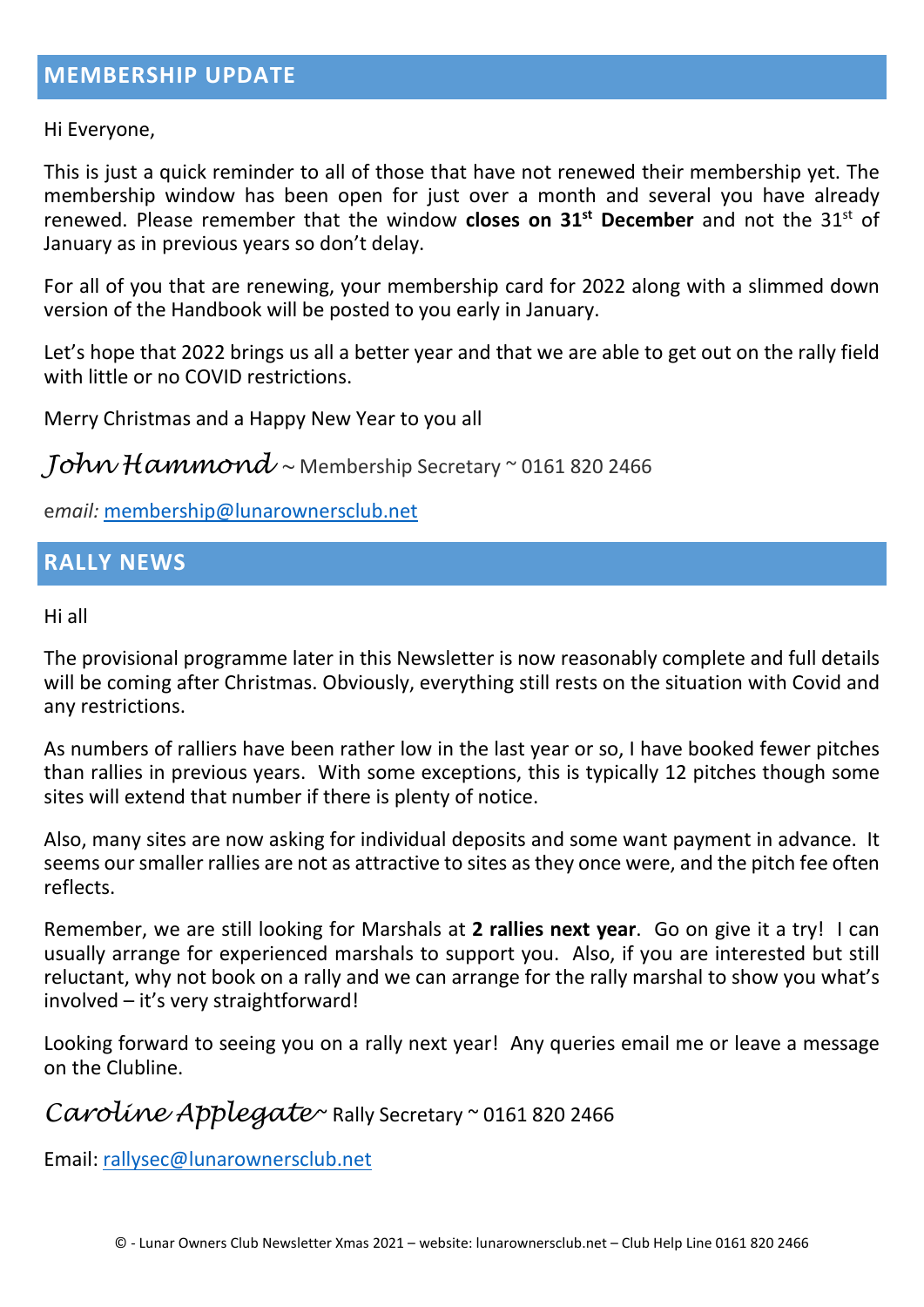### **OTHER RALLY NEWS – FORTHCOMING RALLIES**

#### **"NEW YEAR RALLY" - BRIARSFIELD – CHELTENHAM - 29 DECEMBER TO 2 JANUARY 2022**

Celebrate the arrival of 2022 at our "News Years" rally! The meeting will be at **Briarfields Touring Park, Gloucester Road, Cheltenham from Wednesday 29th December 2021, leaving on Sunday 2nd January 2022**, a four-night stay. This site, which we have used for New Years in the past, is an excellent site. It is part of the Tranquil Parks Group and is adult only. Hardstanding with EHU.

The site fee for the four nights is £90. Arrival time is 1.00pm onwards. A hall has been booked for New Year's Eve and we hope to arrange one or two get-togethers in addition. Your meeting hosts are Ann and Mike Gyles supported by Lesley & John Kilby. If you've not enjoyed a New Year in your caravan before, give it a try!

Booking is by the Club website [www.lunarownersclub.net,](http://www.lunarownersclub.net/) or if you are not on the internet call the Club telephone line 0161 820 2466**.**

### **RALLY REPORT**

#### **CHRISTMAS RALLY – SOMERS WOOD CP - MERIDEN - 25 NOVEMBER TO 30 NOVEMBER 2021**

The rally took place at Somers Wood Caravan Park, Meriden, Coventry Thursday 25 November to Tuesday 30 November, with 12 units in attendance including two units attending for the first time. It is a pleasant, wooded site with adequate room for all. Due to circumstances beyond our control, we were not all pitched together, but this did not detract unduly as the site is quite compact. The weather was dry and cold with no hint of what was to come! It was delightful that many of the vans were decorated in style and contributed to the fun atmosphere of the rally. The area offers much scope for visits or shopping with Birmingham not far away.



Saturday morning treated us to snowfall, turning the site into a magical vision, which enhanced rather than dampened our spirits. This snowfall did not last long allowing everyone to get out and explore the local area.

The marshals and assistants (Mike and Ann, supported by Keith and Jenny) organised our Christmas meal at the local Toby Carvery at which we were delighted to welcome David and Diana Cowan, who whilst unable to rally were still able to attend the meal. This turned out to be a splendid occasion with far too much food being consumed by all. Our waitress was superb, given the fact that she was on her own due to staff shortage. We made sure she was warmly applauded and rewarded for her sterling work.

Sunday afternoon saw the weather take a turn for the worse with more snow and freezing temperatures. This did not stop us all getting together outdoors (suitably dressed) for Mulled Wine and Mince Pies and a good chat. Mike and Ann had arranged the raffle to be drawn too, to accommodate those poor members who had to be back home for work the following morning. It is perhaps a good time to remind our working members that they can still join rallies. We sincerely hope that our new members will wish to join us again at future events.